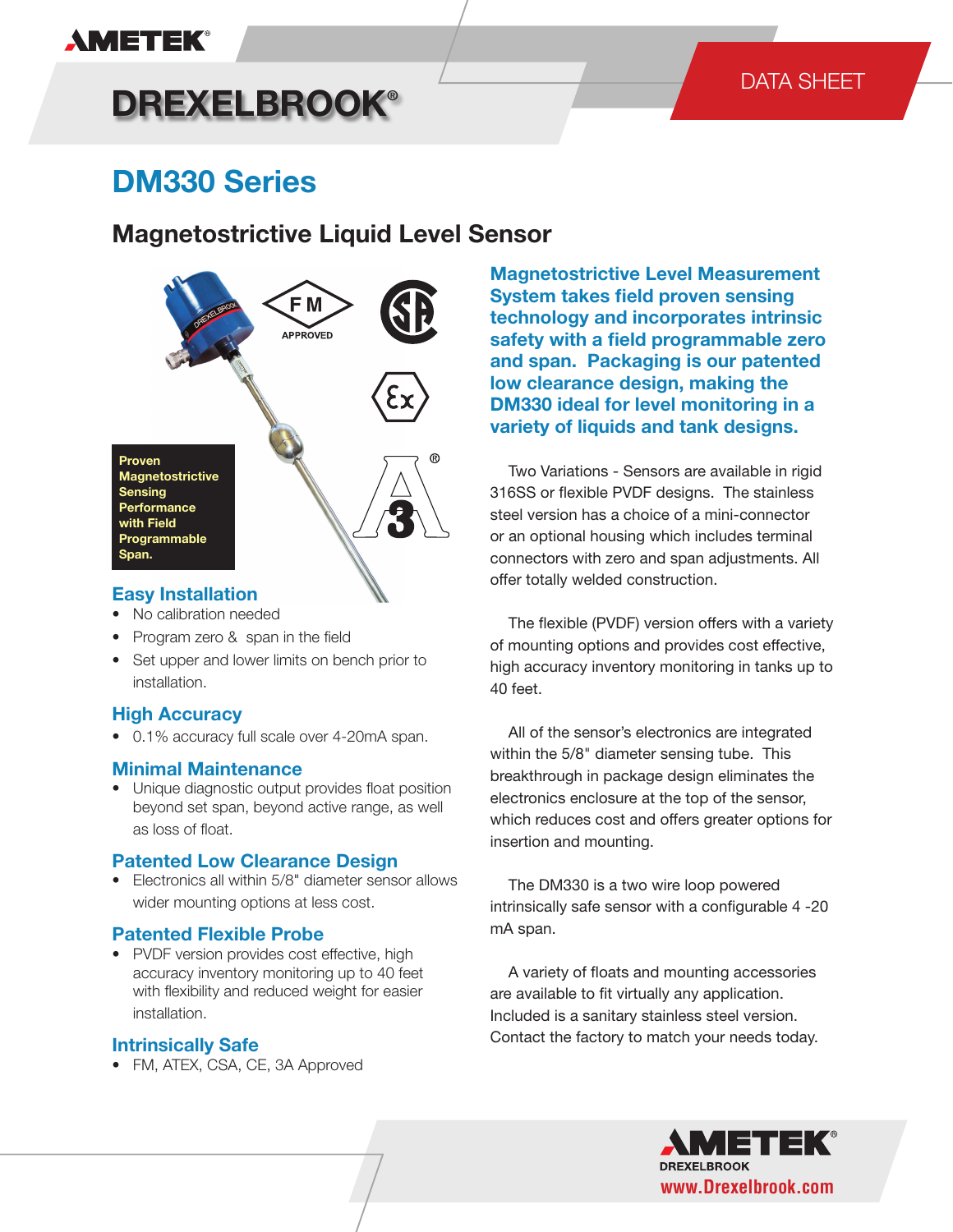## **DM330 Series**

#### **Specifications**

- **• Technology:** Magnetostrictive
- **• Calibration:** None
- **• Operating Voltage:** 13.5 to 30Vdc
- **• Loop Impedance (R):** 1000 ohms 24Volts
- **• Output:** 4 to 20mA
- **• Temperature Range:** -20°C to 100°C (-4°F to 212°F) Not Approved for Hazardous Locations above 70°C (158°F)

Null Zone: -20°C to 70°C (-4°F to 158°F) Max.

**• Pressure Rating:** Stainless Steel:

1000psi (69 bar) float dependent

PVDF (flexible): 150 psi (10 bar) **• Resolution:**

0.025% full scale or 0.014" (0.35mm) (whichever is greater)

- **• Repeatability:** 0.014" + 0.05% of span typical, 0.014" + 0.4% of span max
- **• Accuracy:** 0.1% or 0.050" (1.27mm) (whichever is greater)
- **• Enclosure:**

Stainless Steel Standard Epoxy painted aluminum housing (option) Probe Material: 316SS Probe Rating: IP68

- **• Probe Length:** Stainless Steel: 20" - 192" (508 mm - 7315 mm) *Consult factory for lengths to 288"* PVDF (flexible): 20" - 480" (508 mm - 12192 mm)
- **• Null Zone (Top):**

Stainless Steel: 8" (203 mm) PVDF (flexible): 12" (305 mm)

- **• Deadband (Bottom):** Stainless Steel: 2" (51 mm) PVDF (flexible): 6 to 14" (152 mm to 356 mm)
	- **• Approvals:**

Approved Intrinsically Safe for hazardous locations by the following agencies



*\* Specifications may change without notice*

#### **Diagnostic Locates Float Position**



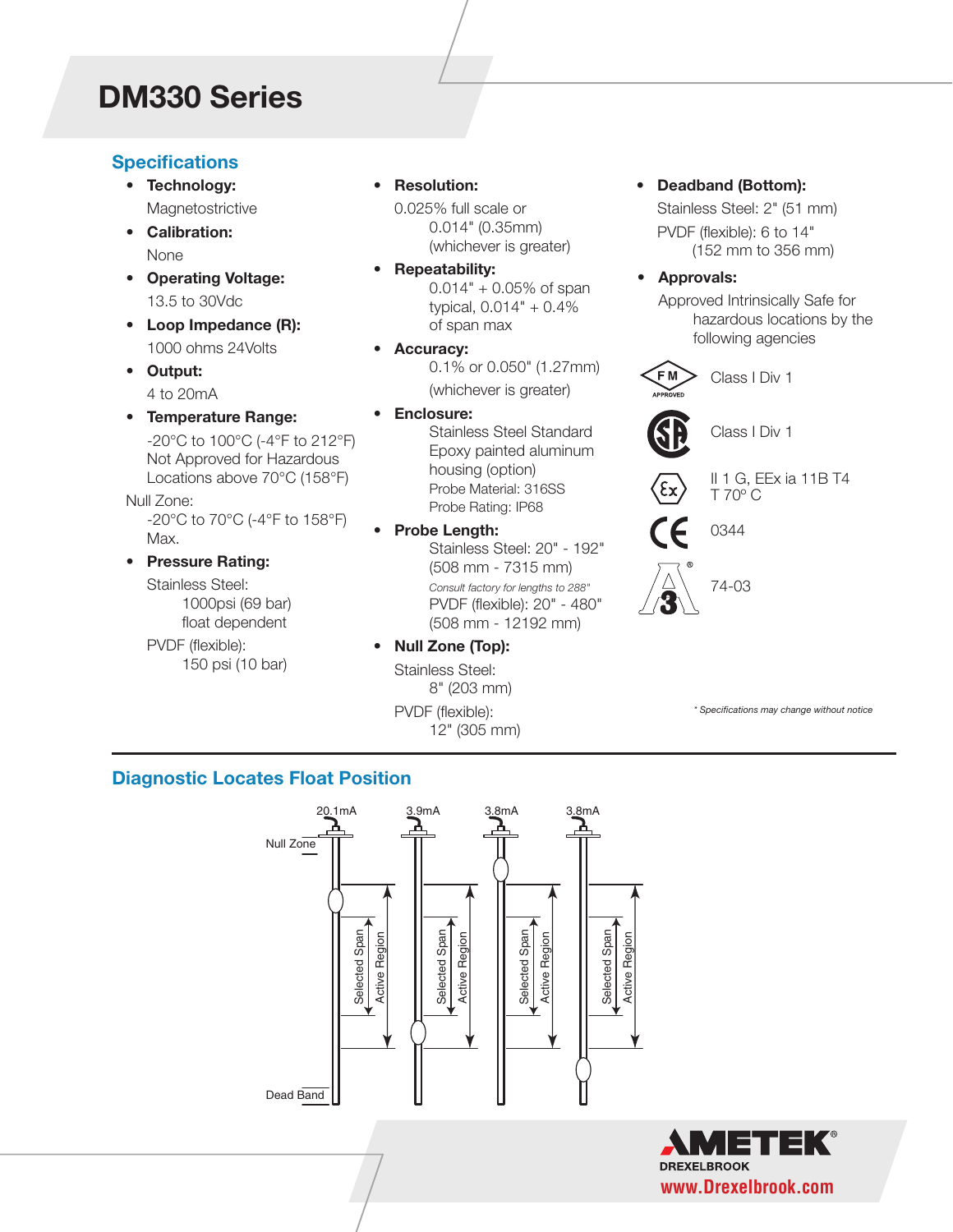### *DM330 Series* **DM330 Series**

#### **Dimensions** *inches, (mm)*



#### **Wiring**

#### **"H" Housing Option**



#### **"M" Connector**



| <b>WIRING COLORS</b> |              |              |
|----------------------|--------------|--------------|
| <b>SIGNAL</b>        | <b>US</b>    | EU           |
| $IN (+)$             | RFD          | <b>BROWN</b> |
| $IN(-)$              | <b>BLACK</b> | <b>BLACK</b> |
| <b>PROGRAM</b>       | <b>WHITE</b> | <b>BLUE</b>  |
| <b>CHASSIS</b>       | GRFFN        | <b>WHITE</b> |